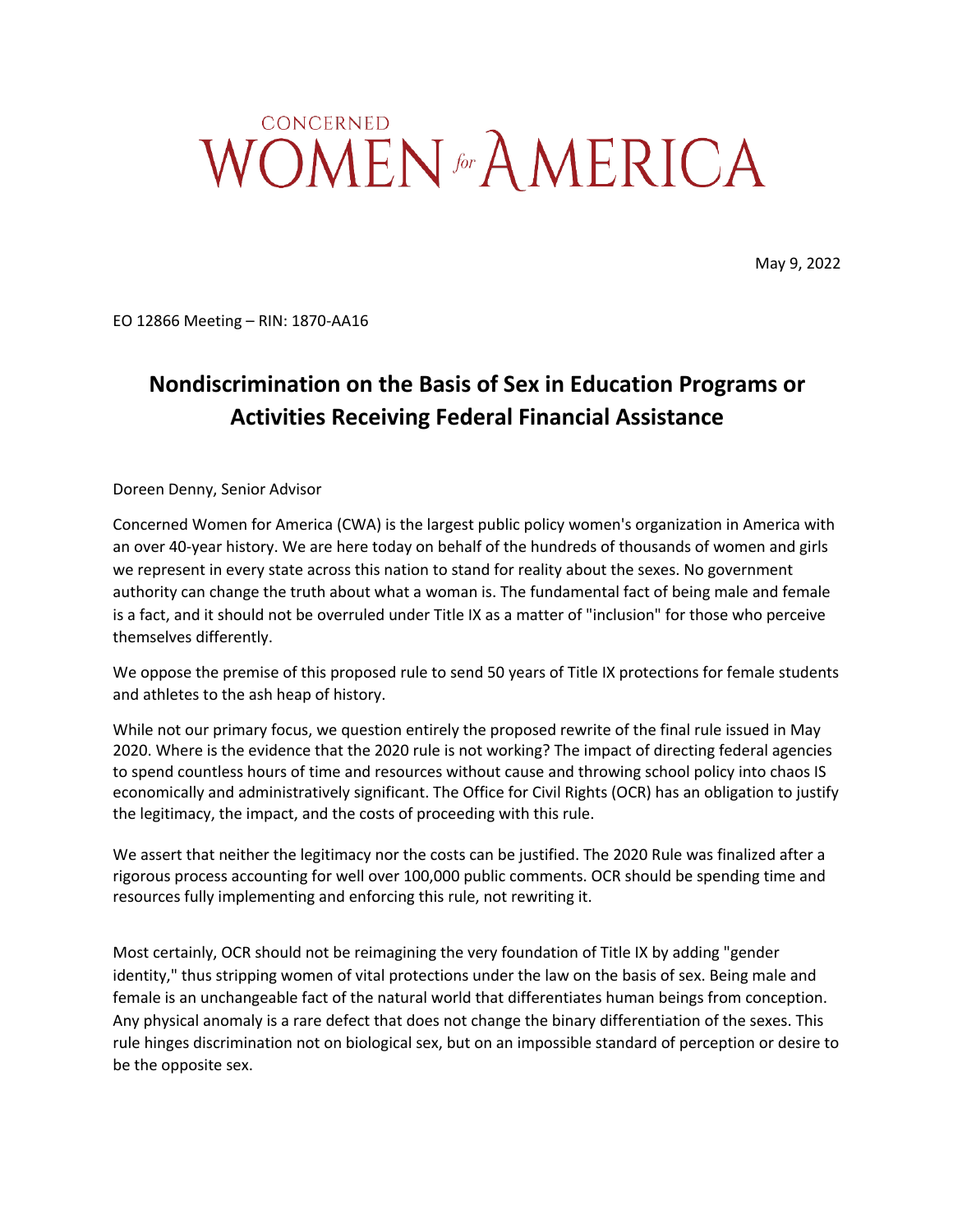Forcing a new interpretation of sex under Title IX is a direct threat to every woman and girl in America. What this proposed rule does in practice is nothing less than erase our status and protections as female. There is an inherent conflict in these policies already playing out across the country today: female students are being assaulted in school restrooms; female athletes are losing their rightful opportunities in WOMEN's sports. Have you quantified those costs?

Let's be clear: "gender identity" does not equal sex. Therefore, it should not be used to undermine Title IX protections for women. "On the basis of sex" as stated in Title IX should be based solely on the immutable genetic fact of being male or female – not on gender perceptions.

A person's subjective claim to being the opposite sex does not, and will never, make that person the opposite sex. Gender dysphoria is a real condition, and its treatment deserves compassion – but the answer is not to affirm a lie and require everyone else to comply.

Biology is not bigotry. As women, we expect that the sex discrimination protections of Title IX passed into law 50 years ago will continue to protect our safety, privacy, and opportunities based on our objective female status - as intended. Whatever objective you have for "inclusion" must not be accomplished on the backs of women and girls.

OCR states this rule is not "economically significant." How is it not? Threats to physical security, assault and rape, loss of athletic opportunity all have SERIOUS mental, physical, and economic impacts on women, and by extension federal, state, and local agencies and schools. It cannot be denied that the impact and trauma are greater for women. The law enforcement response this demands as female students are faced with new physical threats, the loss of equal opportunity and benefits based on immutable sex, and the further legal chaos this will cause all have costs. Biological men identifying as women are already claiming women's trophies, records, scholarships and "female firsts;" girls are facing the mental and physical wounds of being assaulted by boys given free access to women's spaces, and the emotional trauma of facing blatantly unfair competition in women's sports.

We are here today to share the voices of the women and girls who are being ignored by this Administration. Here are a few of their stories:

"I have a niece who is 13 years old. She wants to try out for sports but doesn't want to anymore because there are several trans girls on several sports teams. She's afraid to speak out about the disadvantage."

"To say that my high school daughter, as well as the other female athletes, were humiliated and had a sense of defeatism is an understatement. In the words of my daughter, 'What's the point, Mom, we can't win.'"

"My dream for the past three years has been to wrestle in college and then go on to fight MMA, hopefully, UFC. However, I am now reconsidering this dream because I worry about having to fight against natural born males (again). I look at fighters like Fallon Fox, who self-identify as female and have seriously injured other female fighters. Yes, I am putting myself at risk just fighting other females, but the risk is extremely amplified should I have to face natural born males. It is heartbreaking that I may not ever get to fulfill my dreams because of the fear associated with being forced to fight natural born males."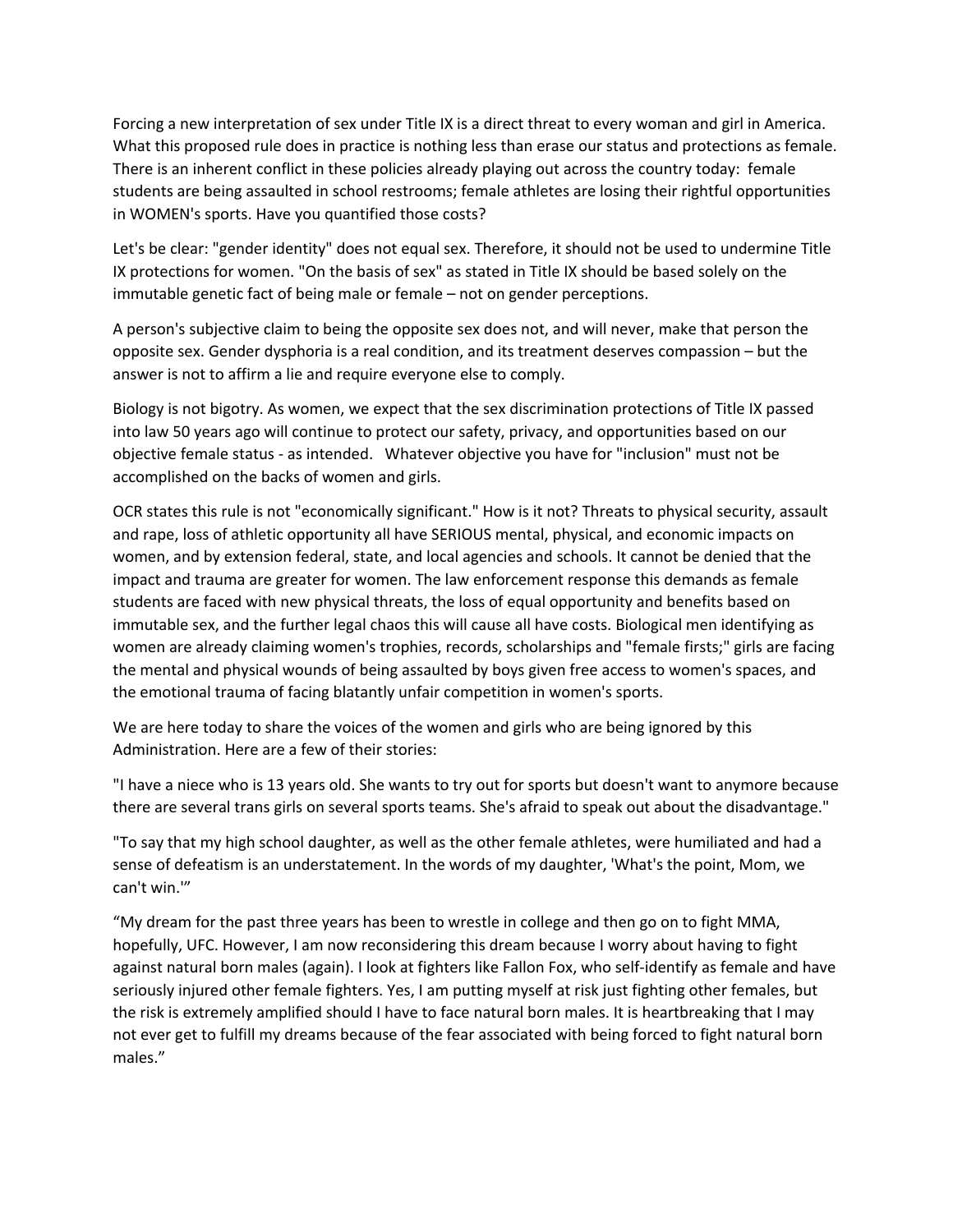These testimonies are heartbreaking. These are victims of "gender identity" ideology - promising female athletes ready to drop out of their sports. They are defeated before they even get started. What is the disparate impact on their lives when young girls don't pursue sports anymore?

Sports Illustrated ran a story about women lawmakers who attributed their success to sports. A survey of senior female executives found that "94% of women in the C-suite played sports, including 52% at the university level. And three-quarters (74%) said that a background in sports can help to accelerate a woman's career." (Report: **Why Female Athletes Make Winning Entrepreneurs**)

Nothing in congressional statute or statutory interpretation by the Supreme Court has changed the meaning of sex under Title IX. The Department of Education has no legitimate authority to rewrite this federal civil rights law to redefine the immutable characteristic of sex to mean "gender identity" and thus force women to comply with allowing males who declare themselves women or girls to have access to sex-separated schools, facilities, or sports programs designated for women or girls.

Justice Ruth Bader Ginsburg wrote the opinion in a landmark women's equality case declaring that sexbased classifications are sometimes permissible because certain "differences between men and women" are "enduring" (*United States v. Virginia*, 518 U.S. 515, 533 (1996)). Justice Ginsburg understood the innate, physiological differences between being men and women and declared them "enduring."

The Department's Notice of Interpretation of June 2021 erroneously adds sexual orientation and "gender identity" to Title IX under *Bostock* "reasoning." That reinterpretation, like this rule, is in direct conflict with the Ginsburg standard in *U.S. v. Virginia.* OCR is rejecting the enduring physical differences between men and women.

Justice Ginsburg even pursued the Title IX question during oral arguments in *Harris/Bostock* and the answer was Title IX is a completely different statute with different standards. *Bostock* gives no green light to confuse sex with "gender identity" under Title IX. Using its "reasoning" is illegitimate.

What happened in NCAA Division I women's swimming this year is the latest reason for why this proposed rule reinterpreting sex should be stopped in its tracks.

Concerned Women for America is hearing from parents, coaches, and swimmers who felt helpless and hopeless. We are representing their voices. That's why we took formal action in a civil rights complaint against the University of Pennsylvania (UPenn) for sex discrimination against female athletes as we have against other universities.

To quote a parent of a Upenn swimmer who contacted us last year:

"I am just writing to make you aware of what is happening in women's college swimming. Lia Thomas, of the University of Pennsylvania, who competed for three seasons as a man, is now competing as a woman. Not only is Lia dominating the competition with times among the fastest in the country, Lia is taking a travel squad roster spot from a biological female as well as spots on relays. Title IX was meant to create opportunities for women, not for men who were average athletes to become dominant athletes."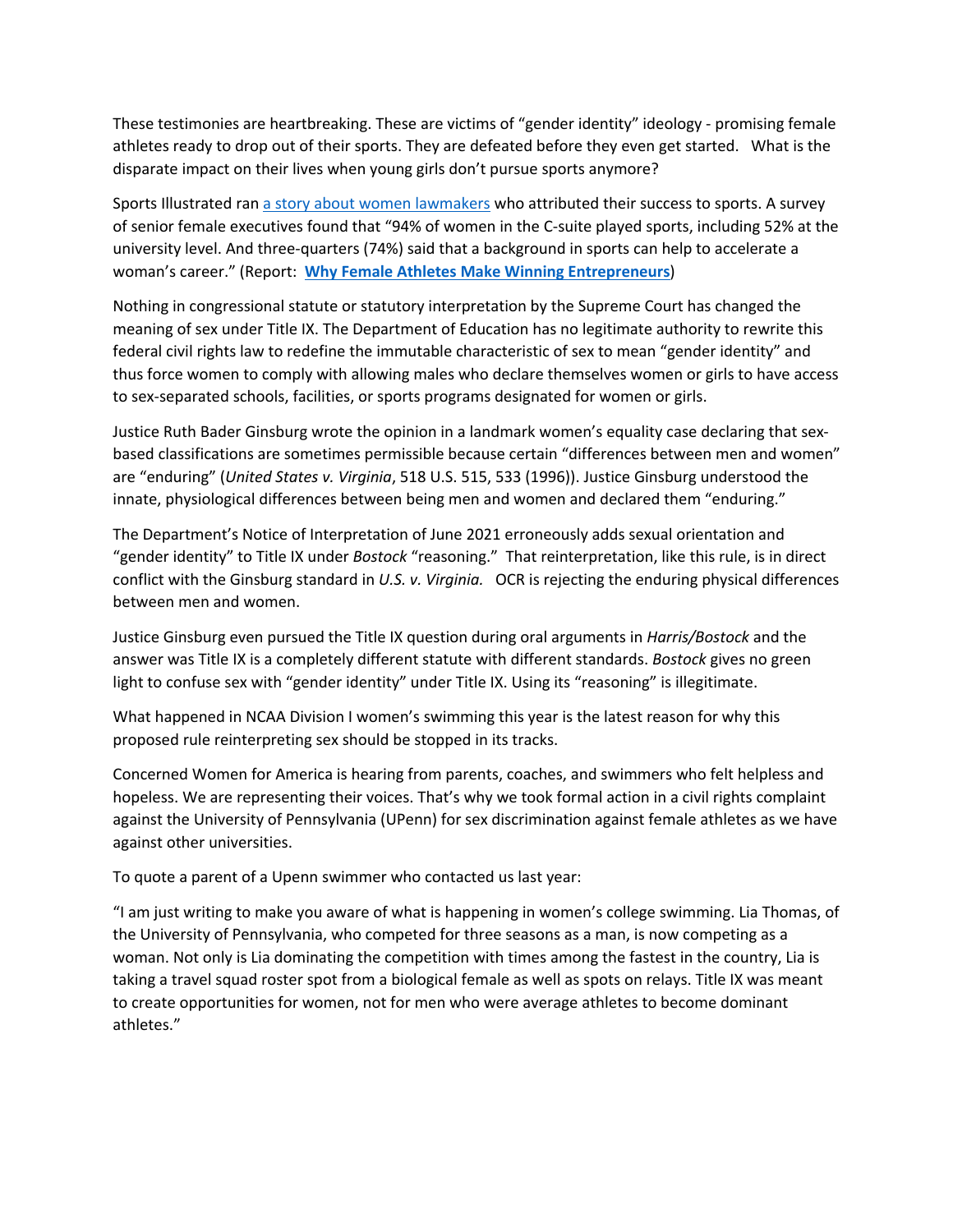This from a college coach:

"I am an NCAA Division I female swim coach that was on deck in Atlanta last week for Women's NCAA Championship with my team. I cannot begin to thank your organization enough for standing up and speaking out for us. We have been silenced. … [we] had to witness things that we have yet to process. We heard comments from their coaches that were beyond disrespectful and hurtful towards cisgender women. Not only is this a Title IX violation, this is also a failure to drug test for PED's on both of them just because they are transitioning … Not to mention if our women felt uncomfortable because there were male parts in their locker room; they can find somewhere else to change - yet again accommodating to the 1 vs. 319. We have a female on our team that has never seen male genital parts before."

Just last week I talked with a mom who has an Ivy League daughter who faced Thomas in swimming and has a high school daughter in track facing a runner who was on the boy's team last fall then declared a new "gender identity" to switch to the girl's team this spring – two daughters being denied protection in women's sports and suffering the anxiety, intimidation, loss of opportunity, and emotional abuse imposed by institutions that are failing them. This is what WE are hearing. Are you listening? What this proposed rule would force upon women's athletics and locker rooms would hamstring any institution that wants to do the right thing by our girls.

For the record, CWA is not suggesting that male athletes identifying as women or girls should be denied the opportunity to play sports. To the contrary, any athlete should be able to pursue sports in the sexbased category that aligns with his or her natural, biological sex. Teams or competitions that are mixed sex can also be formed. What must stop is allowing males identifying as women in the women's category of sport – at any level.

It's not just about elite athletic competition. The advantages of male bodies in women's sports happens at all levels because you cannot erase the natural development of the major athletic performance indicators that are sex determinant.

I have uploaded an expert discussion on non-malleable sex-based parameters that affect athletic performance at all ages and stages of human development. In part, Dr. Greg West explains:

"The most important indicator of performance in endurance athletes is V02max. V02max is the measurement of maximum oxygen consumption during physical activity. It is a factor of cardiac output, lung vital capacity, hemoglobin content and the efficiency of muscle oxidative metabolism. … Differences in V02max account for the fact that world records are 10-12% better for men than for women in the same events.

"Cardiac size and lung vital capacity do not change after puberty, and are not expected to be altered by androgen blockers, estrogens or sex reassignment surgery. Hemoglobin does not appear to climb to male levels in females with exercise related amenorrhea. The effect of feminizing hormones on hemoglobin levels in trans-male athletes is not known, but even if chemical feminization reduces genetic male hemoglobin levels to that of genetic females it cannot offset the influence on V02max contributed by increased C[ardiac] O[utput] and V[ital] C[apacity]."